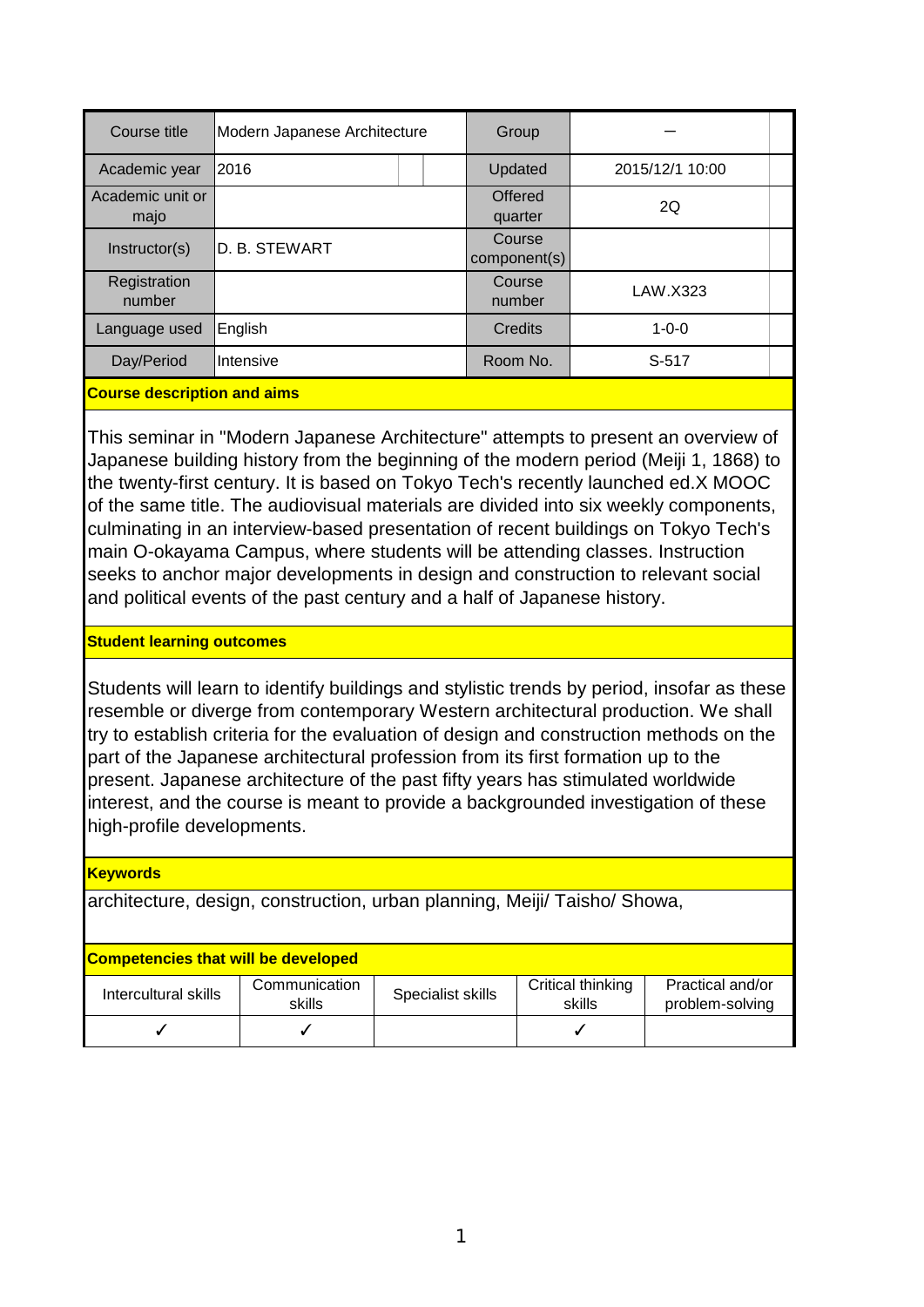**Class flow**

Each class meeting will consist of guided discussion of terminology and issues already pre-introduced in unit MOOC installments. Students will be encouraged to interrogate the course material and provide their own additional thoughts and conclusions.

Class 1: 9:00-10:30 on July 6th

Class 2: 9:00-10:30 on July 11th

Class 3: 9:00-10:30 on July 13th

Class 4: 9:00-10:30 on July 15th

Class 5: 9:00-10:30 on July 20th

- Class 6: 13:20-14:50 on July 22nd Class 7: 9:00-10:30 on July 29th
- **Course schedule** Class 4 Post-WWII Modernism: Kenzo Tange, the Influence of Le Corbusier, and the Intervention of Arata Isozaki Idem Class 5 Kazuo Shinohara (1925-2006) and Modern NEXT Idem Class 7 What all this means: Conclusions and Summary  $\vert$  Individual course papers inc. brief PPT presentation **Textbook(s)** Online link to: ed.X's "Modern Japanese Architecture" (Tokyo Tech, Stewart + Yasuda) Class 6 Class 3 Early International Style Modernism in Japan in the 1920s and 30s Idem Preparation for discussion and interpretation of corresponding Tokyo Tech X MOOC chapter Introduction - A New Style:  $_{\rm Class~1}$  Meiji-Style Wood and Red Brick Buildings from 1868 **Required learning** Class 2 JAPAN-NESS in Architecture: Its Earliest Origins from the Prehistoric Pit Dwelling to Temples/ **Shrines** Idem Tokyo Tech's C21 Campus: Design and Comprehensive Plan Idem